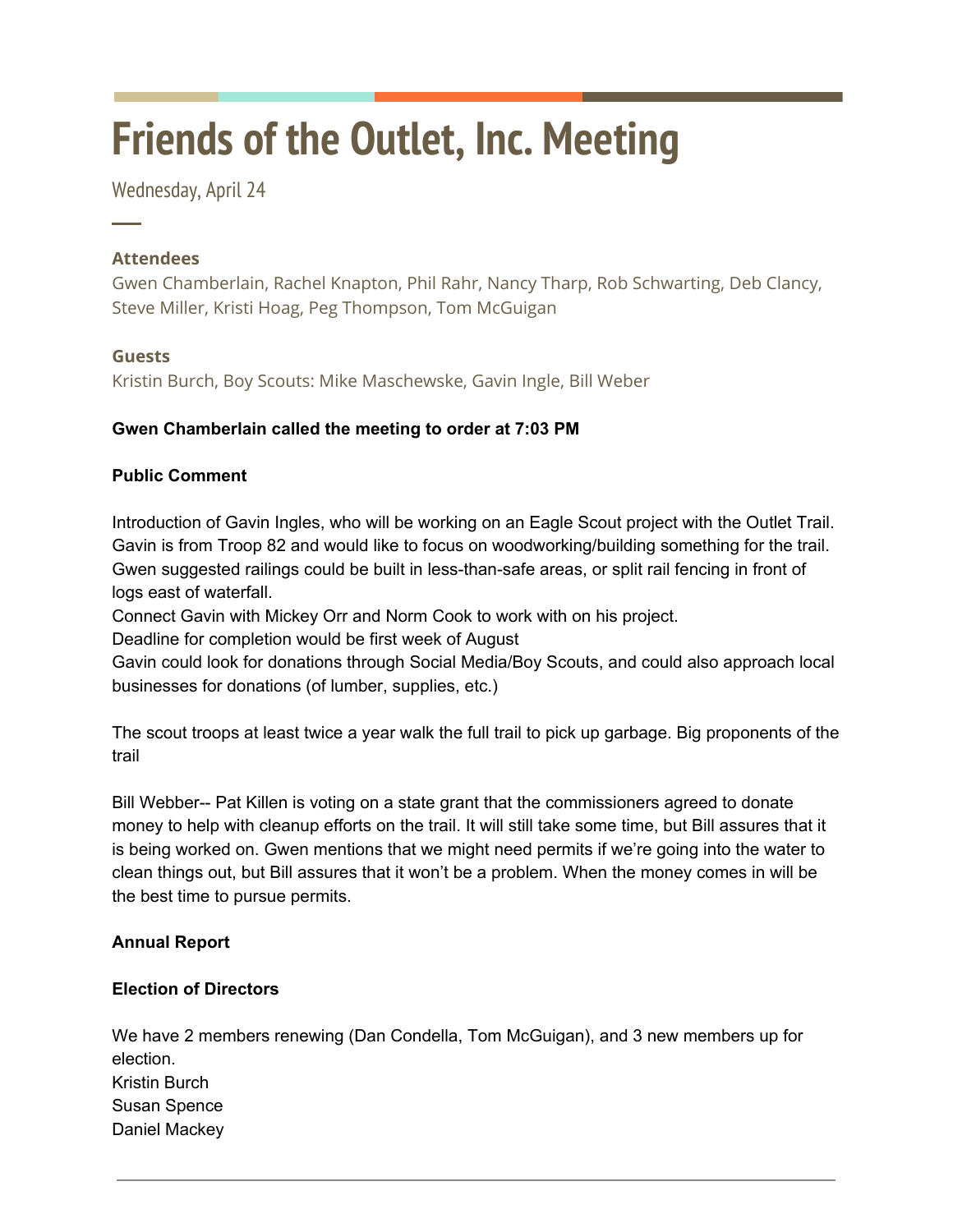Rob moves we cast one ballot, Kristi Seconds All in favor; opposed; The ayes have it.

Amending the bylaws:

Peg explains:The board has voted to have up to 19 members on the board at a time. No new alternative language was proposed about policies and procedures for this year. Cleaning up some phrasing in the bylaws (Friends of the Outletrail Inc, should just be Friends of the Outlet Inc)

Peg proposes the change. Rachel seconds it. Passes.

Gwen recognizes Kristi Hoag for her service to the board. Gwen also recognizes Peg Thompson for her service, commending her for her dedication, and for "breathing life" back into the organization 6 years ago. Peg was instrumental in pushing the group forward when it could have been on the brink of disbandment.

## **Election of Officers**

Peg is the chairman of the committee (until midnight!)

Rob proposes the slate of nominees be voted for on one ballot Kristi seconds In favor; opposed; The ayes have it.

# **Maintenance Report (Presented by Mickey Orr)**

Gwen shares that they have a price on a pavillion (\$13,000, plus cost of the roof) Ivan is ready to tear it down, Gwen has the permit

Mickey shared with Gwen that Ivan has a crew ready to take down the Kelley Tire Building! Rob requests that Ivan come up with a scope of work that will be done so that we can vote as a board on the work to be done. Rob would also like the work being done to be mindful of water that runs through that area. Kristi recommends we make sure the public is made aware of work being done prior to it starting for their safety.

*Gwen motions for March minutes to be approved. Kristi seconds. All ayes. Minutes accepted.*

# **Finance Report (presented by Gwen)**

Since November 1, 2018, thanks to Kristi, we have received memberships/donations/sponsorships in the total of \$15,193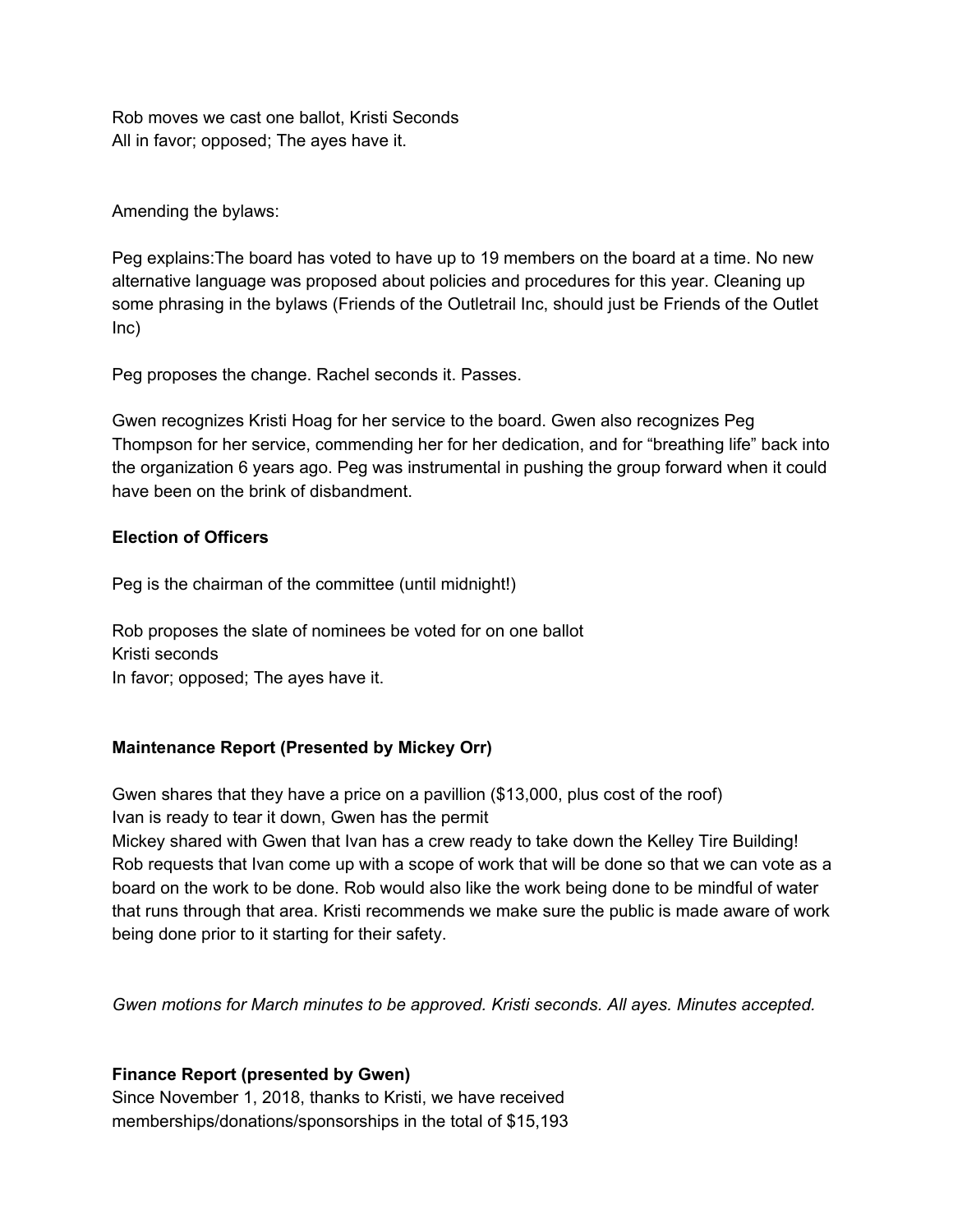## **Membership Report (Presented by Kristi Hoag)**

Of the members we had last year, 67% have renewed their membership to date. Kristi continues to encourage personal contact with our members to help sustain our relationship with our members.

#### **Membership Revenue to date:**

Pay Pal - \$1380 Cash/Checks - \$9100 Member Donations - \$508 Pet Memberships - \$200 **Total** - **\$11,188.00**

#### **Membership Data for April:**

New Members - 1 Renewal Members - 12 Pet Members - 2 (2 New Pet Members; 0 Renewal Pet Members)

#### **Renewal Level Data for April:**

0 Members renewed at higher levels of membership 2 Members renewed at lower levels of membership 10 Members renewed at the same level of membership

#### **67% of 2018-19 Members have renewed to date.**

**Total Membership - 370**

## **Planning Committee (presented by Rob Schwarting)**

Rob is setting up a meeting with Jeff Gifford.

Some research on trapping on the trail. We can regulate it. Trapping is now prohibited on the trail, and we will put up signs during the season (November-February).

Rob recommends setting up a planning meeting to discuss long and short range plans.

## **Community Relations Report (presented by Phil Rahr)**

Wildflower Walk is coming up on May 4th.

On Monday, we sponsored a trail clean-up with St. Michael's school. Lots of trash and debris/sticks was picked up! The school paid \$100 for school buses to take the students to the trail and Phil proposes that we refund the cost. Kristi recommends it be a finance committee decision. Rob recommends sending a letter to St. Mike's parents, thanking the students for their services.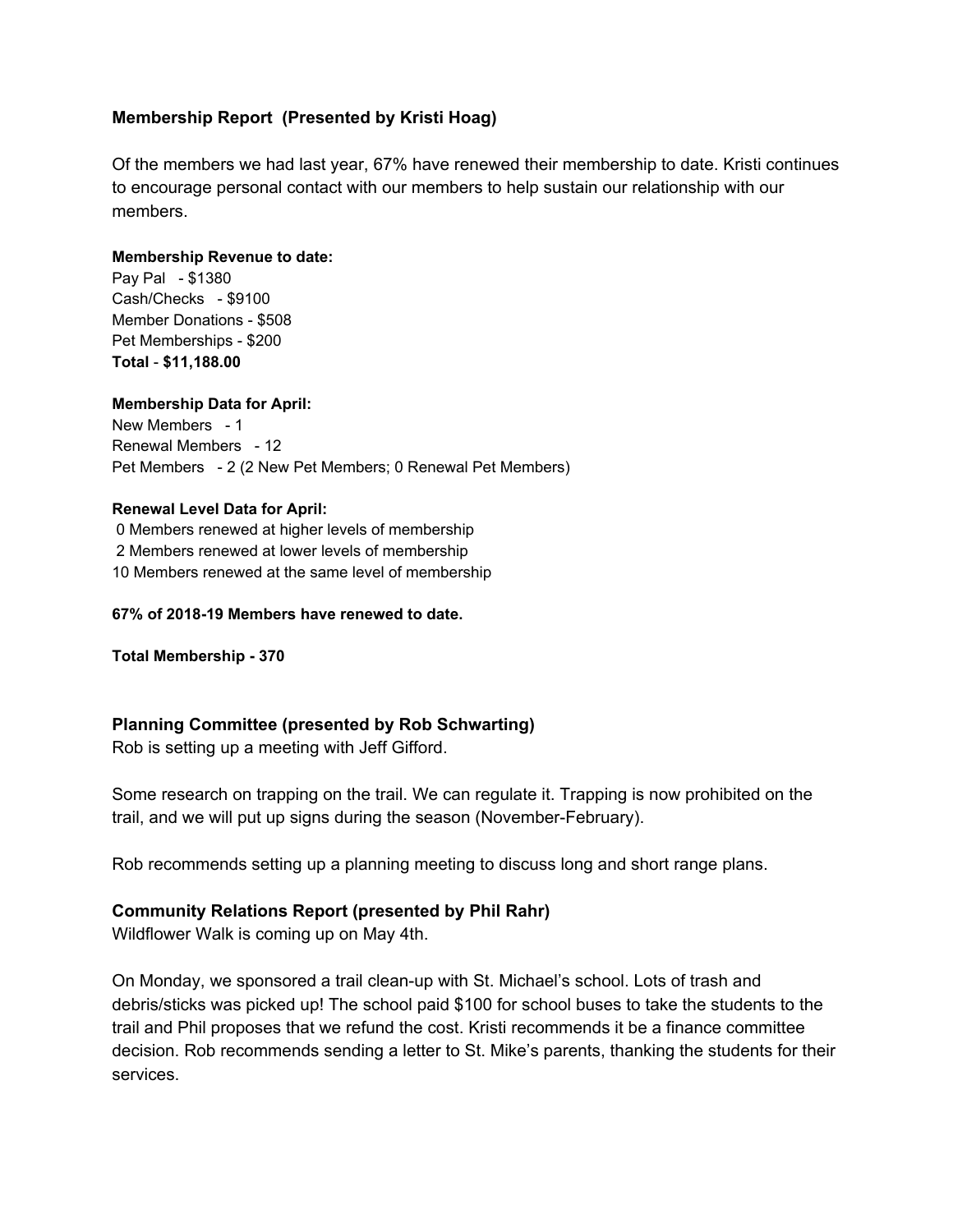(There was a situation with ticks on the trail, something we should do a PSA about.) Phil recommends Permethrin for treating clothing, by stresses that it cannot be in the water as it is dangerous for aquatic life.

Phil discusses having articles of clothing that we can wear as board members to advertise ourselves at events.

Quotes on promotional items to use for our photo hunt and upcoming writing and art contests. Phil will have more information after meeting with the Community Relations Committee about what items specifically we might want to order. Gwen says we have money left over from the 2018 TACT money we could use for that.

Phil motions we spend \$800 on promotional items (to be decided upon by the community relations committee at their next meeting) Rob so moves Kristin Seconds The Ayes have it. The motion passes.

Kristi advises that if we are spending money on giveaway items, we need to be cognizant of how to up memberships in order to replace those spent dollars so it's not just a loss of money.

Rob recommends contacting area AirBNBs and encouraging them to become corporate members of the trail.

# **President's Report (Presented by Gwen Chamberlain)**

**Cascade Buildings:** Awaiting results of the building survey by Arcadis.

**Grants:** Yates County Legislators have approved \$15,000 reimbursements for the Cascade Pavilion.

**Bank erosion repairs:** Awaiting response from All Around Excavating.

**Debris clearing:** I have asked for guidance from Yates County Soil & Water Conservation in applying for a permit from the Army Corps of Engineers to put equipment in the waterway to clear debris.

**Trout Stocking:** DEC & Trout Unlimited plan to stock trout April 25 beginning at Cascade at 9:30 a.m. and traveling west to Milo Mills.

**Newsletter:** The Arc of Yates Print Shop is closing, so we need to find another print shop, and work toward offering the newsletter via email as an option that can save printing costs. Our bookkeeping software does have the ability to create a mailing list that will easily allow sending electronic newsletters, but we know there are still people who want to receive hard copies.

**Celebrate Service/Celebrate Yates:** I have requested up to 10 volunteers to report to Cascade. They can put preservative on the picnic tables and clear the trail in preparation for mowing. I plan to be onsite around 1:30 p.m.

**Signs:** I expect Milo Highway crew will be able to install the signs soon. Cascade/Mays Mills will go into production as soon as I review a final proof.

**Flowers:** A Girl Scout Troop will be planting flowers near the Seneca Millsite with guidance from